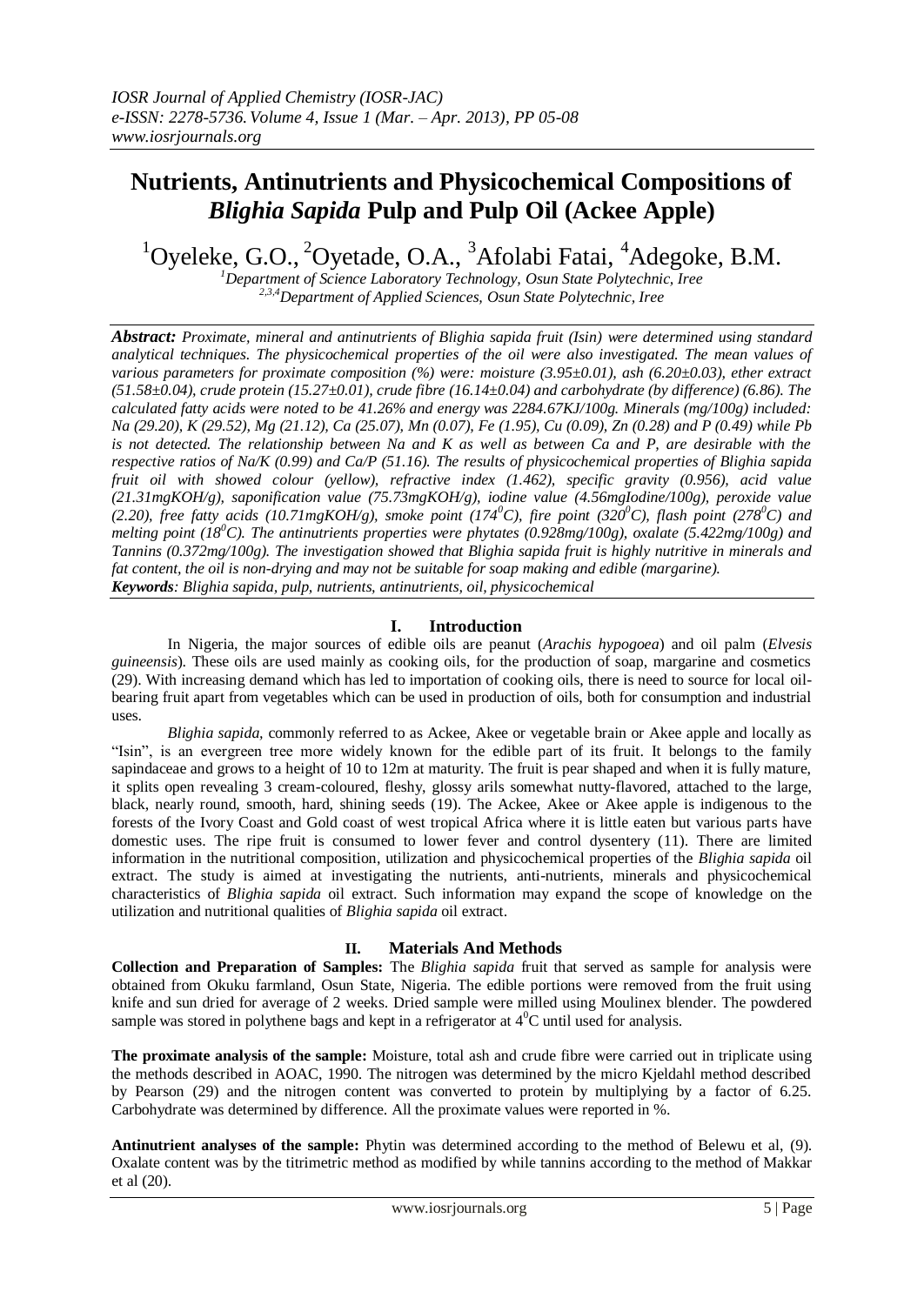**Mineral Analysis:** The minerals were analyzed by dry ashing the samples at 55<sup>o</sup>C to constant weight and dissolving the ash in volumetric flask using distilled, deionized water with a few drops of concentrated hydrochloric acid. Sodium and Potassium were determined by using a flame photometer (Model, 405, Corning, UK) using NaCl and KCl to prepare the standards. All other metals were determined by Atomic Absorption Spectrophotometer (Perkin-Elmer Model 403, Norwalk CT, USA). All determinations were done in duplicate. All chemicals used were of analytical grade (BDH, London). The minerals were reported as mg/100g.

**Extraction of oil:** The oil sample was extracted from the dried sample of *Blighia sapida* fruit by Soxhlet extractor using petroleum ether of Analar grade (British Drug House, London) boiling point range  $60\text{-}80^{\circ}\text{C}$  for 8 hours (18).

**Physicochemical Characteristics Determination:** The physicochemical determination of the oil extract of *Blighia sapida* fruit for acid value, iodine value, free fatty acid and specific gravity were carried out according to the methods of AOAC (5). The refractive index was measured on acetone-cleaned surfaces of prisms through the telescope (5).

| <b>Results And Discussion</b><br>Ш.                                    |                              |       |            |             |               |               |                     |  |  |
|------------------------------------------------------------------------|------------------------------|-------|------------|-------------|---------------|---------------|---------------------|--|--|
| Table 1: Proximate Composition (%) of Edible Portion of Blighia sapida |                              |       |            |             |               |               |                     |  |  |
| <b>Sample</b>                                                          |                              | % ash | % moisture | % crude fat | % crude fibre | $\%$<br>crude | % CH <sub>2</sub> O |  |  |
|                                                                        |                              |       |            |             |               | protein       |                     |  |  |
| Blighia<br>(fruit)                                                     | sapida 6.20                  |       | 3.95       | 51.58       | 16.14         | 15.27         | 6.86                |  |  |
| $\pm$ SEM                                                              |                              | 0.03  | 0.01       | 0.04        | 0.04          | 0.01          | 0.06                |  |  |
| <sup>a</sup> Fatty Acids : $41.26\%$ (0.8 x crude fat)                 |                              |       |            |             |               |               |                     |  |  |
|                                                                        | $b$ Energy KJ/100g : 2284.67 |       |            |             |               |               |                     |  |  |

Calculated metabolizable energy (KJ/100g) (protein x 17+fat x  $37+CH<sub>2</sub>O$ )

The proximate compositions of edible portion of *Blighia sapida* studied are shown in table 1. From the data, it was observed that the ash mean value of the sample under investigation was  $6.20 \pm 0.03\%$ : It has been recommended by Pomeranz and Clifton (30) that ash contents of nuts, seed and tubers should fall in the range 1.5-2.5% in order to be suitable for animal feeds. The ash content of *Blighia sapida* fruits does not fall within this range, hence it cannot be recommended for animal feeds. The moisture content of *Blighia sapida* fruit was 3.95±0.01%. This value is somehow low when compared with the mean value of moisture of legumes ranging between 7.0% and 11.0% as reported by Arkroyed and Doughty, (7).

This low moisture contents is an indication that the fruit could be stored for a longer time without spoilage. The ether extract (crude fat) with a mean value of  $51.58\pm0.04$  compared favourably with the values for varieties of melon oil seeds ranging between 47.9-51.1% reported by Ige et al (17) and high when compared with Pumpkin seeds 49.2% and 47.01% by Aisegbu (1) and Fagbemi and Oshodi (14) respectively. Fat is important in diets because it promotes fat soluble vitamin absorption (10). It is a high energy nutrient and does not add to the bulk of the diet. The crude fibre of *Blighia sapida* fruit was very high when compared with legumes, mean values ranging between 5-6% (4). Maintenance of internal distention for a normal peristaltic movement of the intestinal tract is the physiological role which crude fibre plays. Okon (23) reported that a diet low in fibre is undesirable as it could cause constipation and that such diets have been associated with diseases of colon-like piles, appendicitis and cancer. The crude protein of  $15.27\pm0.05\%$  is low compared to protein rich foods such as soybeans, cowpea, pigean peas, melon, pumpkin and guard seeds ranging between 23.1-33.0% as reported by 26. The recommended daily allowance for protein for children ranges from 23.0-36.0g and for adult, 44-56g (22). The calculated metabolizable energy value (2284.67KJ/100g) was higher than 2242.8KJ/100g reported for Cashew nut flour by (6)

| $\frac{1}{2}$ and $\frac{1}{2}$ . There is a convent $\frac{1}{2}$ and $\frac{1}{2}$ or $\frac{1}{2}$ and $\frac{1}{2}$ and $\frac{1}{2}$ and $\frac{1}{2}$ |                   |  |  |  |
|-------------------------------------------------------------------------------------------------------------------------------------------------------------|-------------------|--|--|--|
| <b>Mineral</b>                                                                                                                                              | Value $(mg/100g)$ |  |  |  |
| Na                                                                                                                                                          | 29.20             |  |  |  |
| K                                                                                                                                                           | 29.52             |  |  |  |
| Mg<br>Ca                                                                                                                                                    | 21.12             |  |  |  |
|                                                                                                                                                             | 25.07             |  |  |  |
| Mn                                                                                                                                                          | 0.07              |  |  |  |
| Fe                                                                                                                                                          | 1.95              |  |  |  |
| Cu                                                                                                                                                          | 0.09              |  |  |  |
| Pb                                                                                                                                                          | ND                |  |  |  |

Table 2: Mineral Content (mg/100g) of *Blighia sapida* fruit

 $Zn$  0.28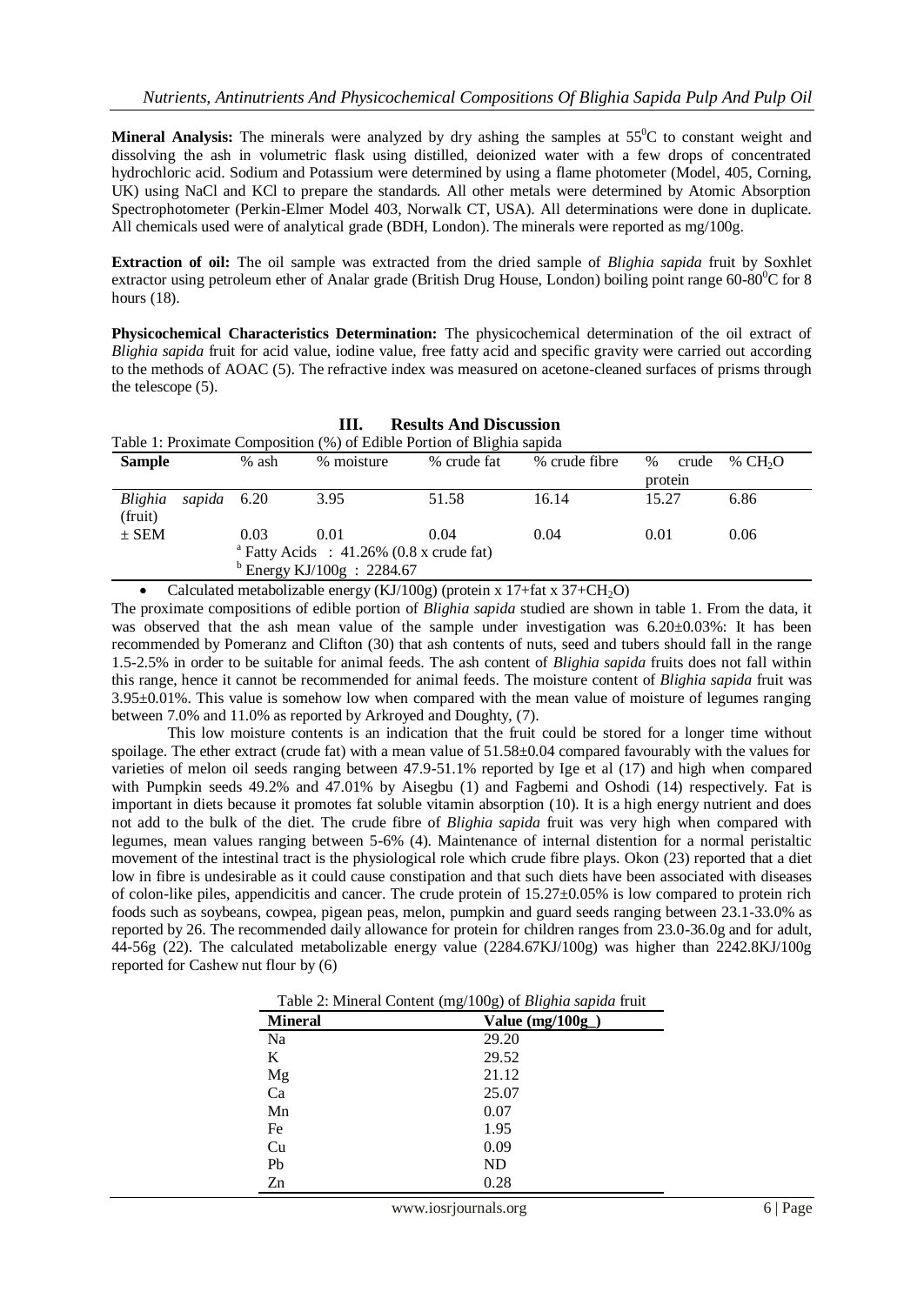| P    | 0.49  |
|------|-------|
| Na/K | 0.99  |
| Ca/P | 51.16 |

Values are mean of duplicate determinations

ND = Not detected

The mineral content (mg/100g) of edible portion of *Blighia sapida* are shown in Table 2. The least abundant minerals were P, Zn, Mn and Cu while K was found to be the most abundant mineral (29.52mg/100g). This results of analysis is in close agreement with the observation of Olaofe and Sanni, (26) and Aremu et al (6) that potassium,was the most predominant mineral in Nigerian Agricultural Products. Magnesium mean value (21.12mg/100g) indicates that the mineral content acts as an activator of many enzymes systems and maintains the electrical potential in nerves (15). Calcium mean value (25.07mg/100g) in this analysis is lower when compared with melon, pumpkin and Gourd seeds of 130.7, 72.3 and 54.9mg/100g respectively as reported by Olaofe et al (26). In bone formation, calcium in conjunction with phosphorous, magnesium, manganese, vitamin A, C and D, chlorine and protein are all involved (16). Calcium plays an important role in blood clothing muscle contraction and in certain enzymes in metabolic processes. Phosphorous is always found with calcium in the body both contributing to the blood. Ca/P ratio above two helps to increase the absorption of calcium in the small intestine (23). Ca/P ratio of the *Blighia sapida* fruit is greater than 1; hence it would serve as good source of mineral for bone formation. The ratio of sodium to potassium in the body is of great concern for prevention of high blood pressure. Na/K ratio less than one is recommended by (23). The Na/K ratio for the *Blighia sapida* fruit under investigation though less than one is an indication that consumption of the fruit would probably reduce high blood pressure disease.

Table 3: Physicochemical Characteristic of *Blighia sapida* oil

| Value  |
|--------|
| Yellow |
| 1.462  |
| 0.956  |
| 21.31  |
| 75.73  |
| 4.56   |
| 2.20   |
| 10.71  |
| 174    |
| 320    |
| 278    |
| 18     |
|        |

Table 3 presents the physicochemical properties of *Blighia sapida* oil. The oil extracted from the sample under investigation is yellowish in colour. It had a specific gravity of 0.956 which showed that it is less dense than water and a refractive index of 1.462 which showed that it is not as thick as most drying oils whose refractive index fall between 1.475 and 1.485 (13). The iodine value 4.56mg/100g of *Blighia sapida* oil is lower when compared with 38.50±0.67% reported for Hausa Melon Seed by (25). Oils are classified into drying, semidrying and non-drying according to their iodine values. Since the iodine values of *Blighia sapida* oil is lower than 100. It could only be classified as non-drying oil. The low iodine value obtained indicates that the oil has a low content of unsaturated fatty acids which is evident in the acid and free fatty acid values of 21.31mgKOH/g and 10.71mgKOH/g respectively. The saponification value of the *Blighia sapida* fruit oil was 75.73mgKOH/g. this was lower than the values for some common oils like palm oil  $(196-205mgKOH/g)$ , groundnut oil  $(188-100)$ 196mgKOH/g) as reported by Cocks and Van Reed (12). Coconut oil (253mgKOH/g) and palm kernel oil (247mgKOH/g) reported by (30)The low saponification value is an indication that the oil may not be suitable for soap making.

| Table 4: Antinutrient Properties of <i>Blighia sapida</i> fruit |                      |  |  |  |
|-----------------------------------------------------------------|----------------------|--|--|--|
| <b>Parameter</b>                                                | <b>Concentration</b> |  |  |  |
| Phytates $(mg/100g)$                                            | $0.928^{\rm a}$      |  |  |  |
| Oxalates $(mg/100g)$                                            | $5.422^{\rm a}$      |  |  |  |
| Tannins $(mg/100g)$                                             | $0.372^a$            |  |  |  |

Results are average of duplicate determinations.

Table 4 depicts the anti-nutrients properties of *Blighia sapida* fruit. The phytates content obtained was 0.928mg/100g, oxalate (5.422mg/100g) and Tannins (0.372mg/100g)